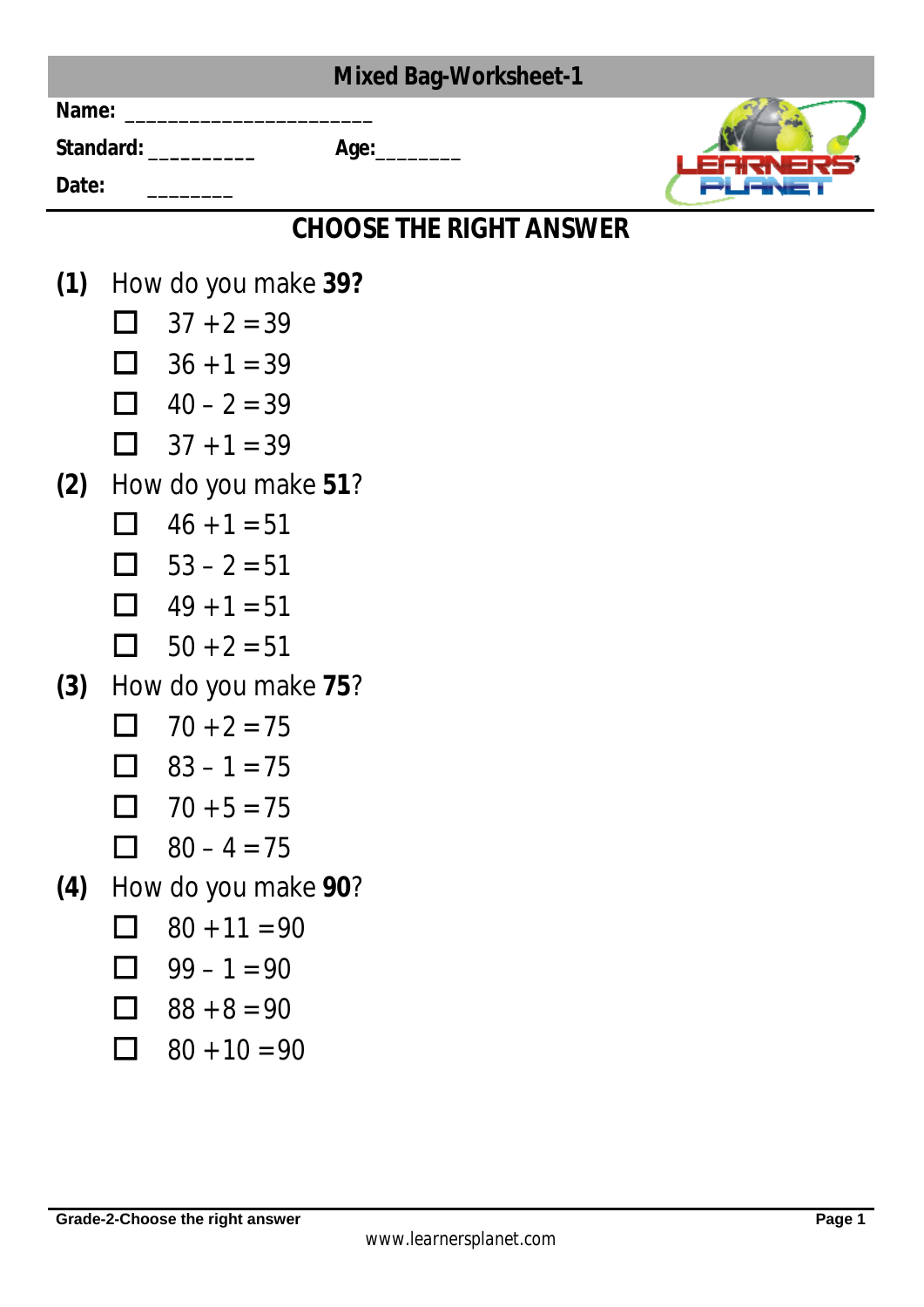| <b>Mixed Bag-Worksheet-2</b> |     |                                                                                                               |                    |              |  |  |  |  |
|------------------------------|-----|---------------------------------------------------------------------------------------------------------------|--------------------|--------------|--|--|--|--|
| Name:                        |     |                                                                                                               |                    |              |  |  |  |  |
| Standard: __________         |     |                                                                                                               |                    |              |  |  |  |  |
| Date:                        |     |                                                                                                               |                    |              |  |  |  |  |
| <b>MATCHING QUIZ</b>         |     |                                                                                                               |                    |              |  |  |  |  |
|                              | 1)  | Solve each problem below, then write the letter of the correct answer in the blank provided.<br>$874 - 291 =$ | A)                 | 265          |  |  |  |  |
|                              | 2)  | $265 + 902 =$                                                                                                 | B)                 | 1009         |  |  |  |  |
|                              | 3)  | $346 - 81 =$                                                                                                  | C                  | 1182         |  |  |  |  |
|                              | 4)  | $543 + 587 =$                                                                                                 | D)                 | 356          |  |  |  |  |
|                              | 5)  | $789 + 706 =$                                                                                                 | E)                 | 200          |  |  |  |  |
|                              | 6)  | $278 - 192 =$                                                                                                 | F)                 | 583          |  |  |  |  |
|                              | 7)  | $496 + 55 =$                                                                                                  | G)                 | 551          |  |  |  |  |
|                              | 8)  | $252 + 930 =$                                                                                                 | H)                 | 921          |  |  |  |  |
|                              | 9)  | $749 - 393 =$                                                                                                 | $\mathsf{I}$       | 86           |  |  |  |  |
|                              | 10) | $112 + 809 =$                                                                                                 | J)                 | 1495         |  |  |  |  |
|                              | 11) | $188 - 187 =$                                                                                                 | K)                 | 469          |  |  |  |  |
|                              | 12) | $963 - 494 =$                                                                                                 | L)                 | 1340         |  |  |  |  |
|                              | 13) | $922 - 549 =$                                                                                                 | M)                 | 1130         |  |  |  |  |
|                              | 14) | $175 + 25 =$                                                                                                  | N)                 | 1027         |  |  |  |  |
|                              | 15) | $846 + 318 =$                                                                                                 | $\left( 0 \right)$ | 1164         |  |  |  |  |
|                              | 16) | $959 + 274 =$                                                                                                 | P)                 | $\mathbf{1}$ |  |  |  |  |
|                              | 17) | $885 + 455 =$                                                                                                 | $\overline{O}$     | 373          |  |  |  |  |
|                              | 18) | $37 + 990 =$                                                                                                  | R)                 | 1167         |  |  |  |  |
|                              | 19) | $340 + 721 =$                                                                                                 | S)                 | 1061         |  |  |  |  |
|                              | 20) | $631 + 378 =$                                                                                                 | T)                 | 1233         |  |  |  |  |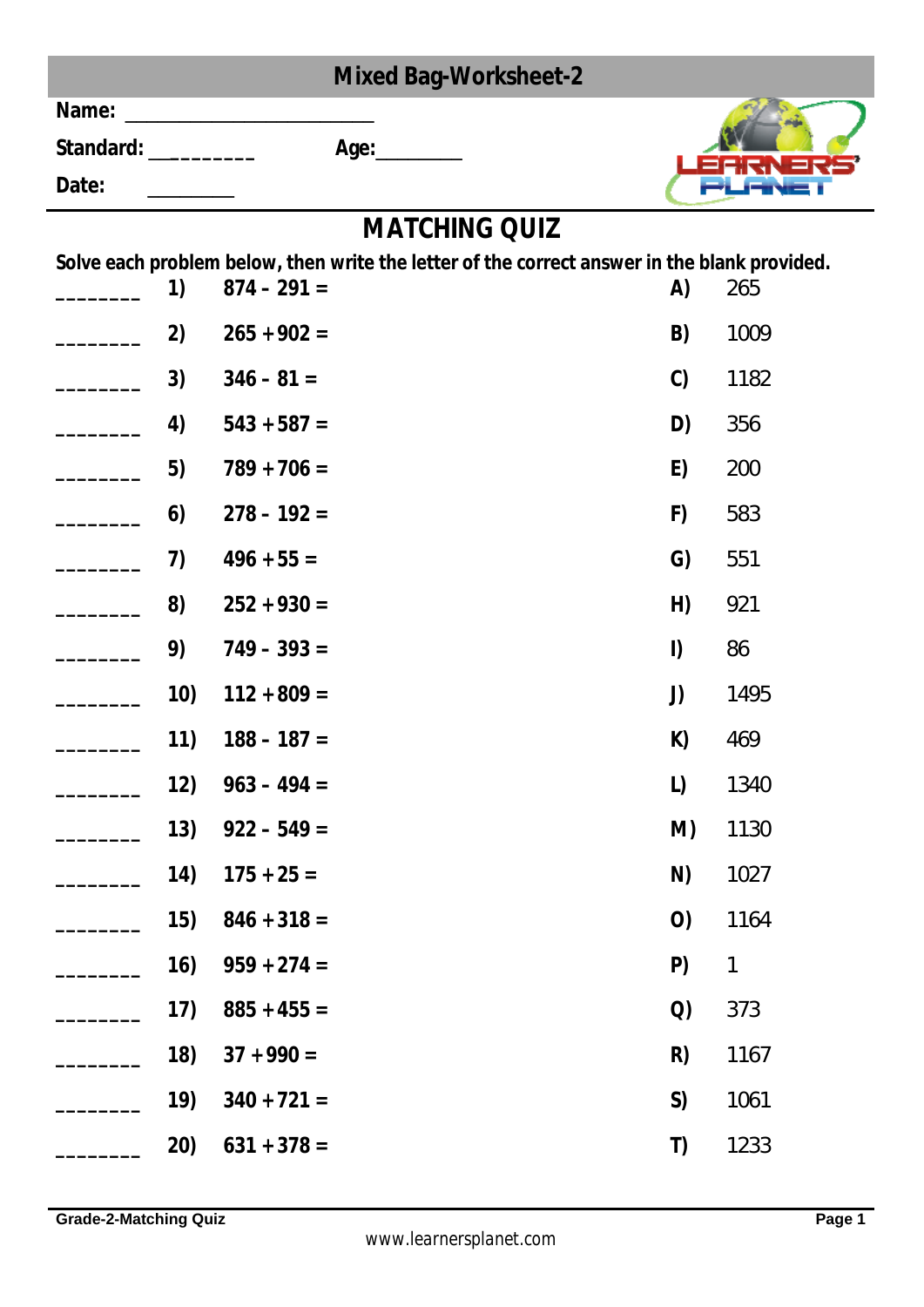| <b>Mixed Bag-Worksheet-2</b>         |                                                                                                            |                   |                       |  |  |  |  |  |
|--------------------------------------|------------------------------------------------------------------------------------------------------------|-------------------|-----------------------|--|--|--|--|--|
| Name:<br>Standard: ________<br>Date: |                                                                                                            | Age:__________    |                       |  |  |  |  |  |
|                                      |                                                                                                            | <b>ANSWER KEY</b> |                       |  |  |  |  |  |
| (1)                                  | F                                                                                                          |                   | (11)<br>$\mathsf{P}$  |  |  |  |  |  |
| (2)                                  | ${\sf R}$                                                                                                  |                   | $\sf K$<br>(12)       |  |  |  |  |  |
| (3)                                  | $\mathsf A$                                                                                                |                   | (13)<br>${\mathsf Q}$ |  |  |  |  |  |
| (4)                                  | $\mathsf{M}% _{T}=\mathsf{M}_{T}\!\left( a,b\right) ,\ \mathsf{M}_{T}=\mathsf{M}_{T}\!\left( a,b\right) ,$ |                   | $\mathsf E$<br>(14)   |  |  |  |  |  |
| (5)                                  | $\int$                                                                                                     |                   | (15)<br>$\mathcal O$  |  |  |  |  |  |
| (6)                                  | I                                                                                                          |                   | (16)<br>$\top$        |  |  |  |  |  |
| (7)                                  | G                                                                                                          |                   | (17)<br>L             |  |  |  |  |  |
| (8)                                  | $\mathcal{C}$                                                                                              |                   | (18)<br>${\sf N}$     |  |  |  |  |  |
| (9)                                  | ${\sf D}$                                                                                                  |                   | $\mathsf S$<br>(19)   |  |  |  |  |  |
| (10)                                 | $\boldsymbol{\mathsf{H}}$                                                                                  |                   | (20)<br>$\sf B$       |  |  |  |  |  |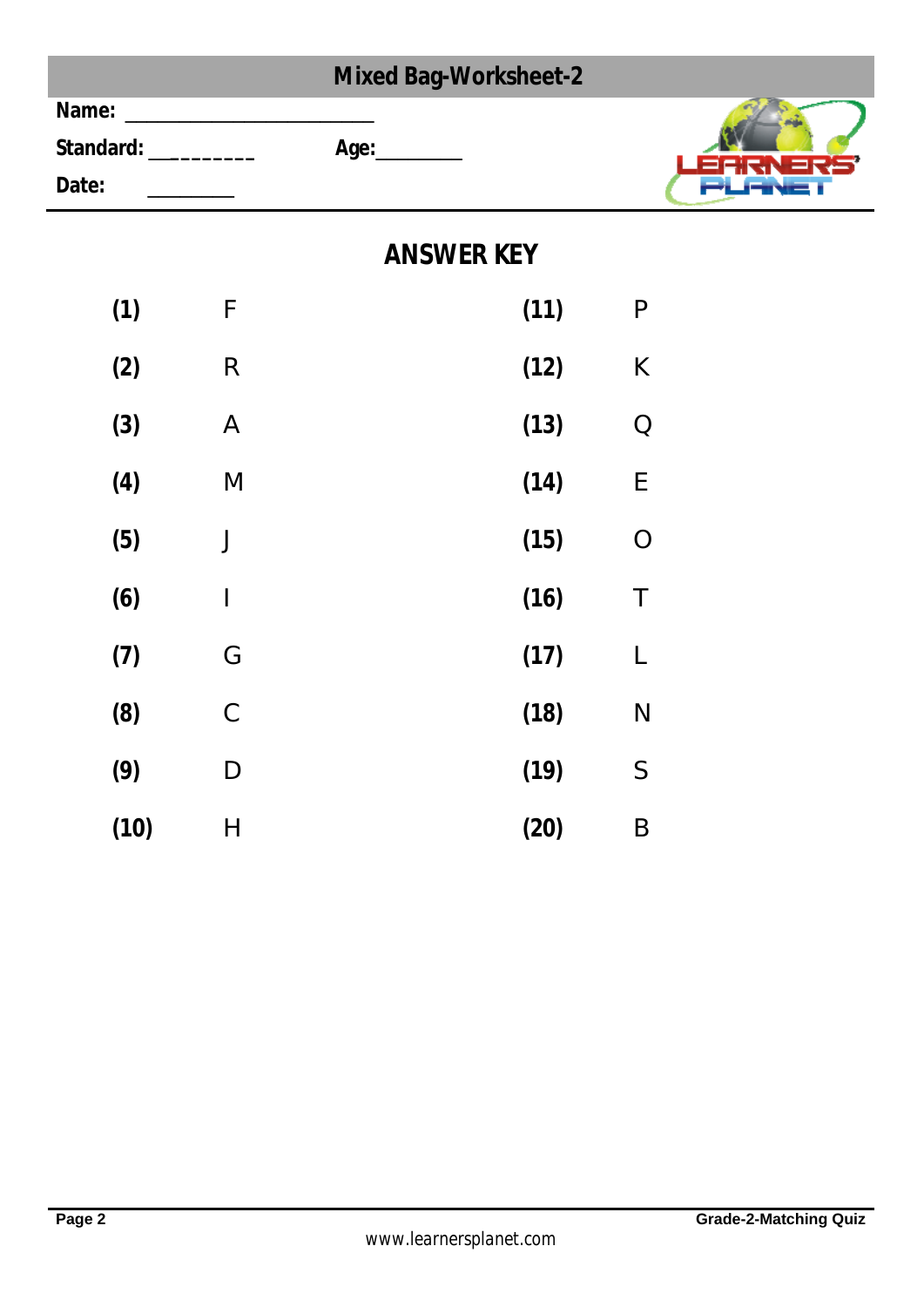|       | <b>Mixed Bag-Worksheet-3</b> |     |       |     |         |     |        |     |       |  |
|-------|------------------------------|-----|-------|-----|---------|-----|--------|-----|-------|--|
| Name: |                              |     |       |     |         |     |        |     |       |  |
|       | Standard:                    |     | Age:  |     |         |     |        |     | -     |  |
| Date: |                              |     |       |     |         |     |        |     |       |  |
|       | <b>MATH SKILLS</b>           |     |       |     |         |     |        |     |       |  |
| (1)   | 764                          | (2) | 458   | (3) | 916     | (4) | 686    | (5) | 82    |  |
|       | $-753$                       |     | $-22$ |     | $+ 580$ |     | $-415$ |     | $+88$ |  |
|       |                              |     |       |     |         |     |        |     |       |  |

| (6) | 294    | (7) | 393   (8) | 853     | (9) |       | 411(10) | 92      |
|-----|--------|-----|-----------|---------|-----|-------|---------|---------|
|     | $-102$ |     | $-60$     | $+ 421$ |     | $+50$ |         | $+ 575$ |
|     |        |     |           |         |     |       |         |         |

| (11) |        | 725   (12) |         | 487(13) |        | 501   (14) | $945 \mid (15)$ | 714    |
|------|--------|------------|---------|---------|--------|------------|-----------------|--------|
|      | $-569$ |            | $+ 422$ |         | $-183$ |            | $-94$           | $-554$ |
|      |        |            |         |         |        |            |                 |        |

| (16) |        | 775   (17) |        | $678 \mid (18)$ |        | 890(19) | 373   (20) | 988    |
|------|--------|------------|--------|-----------------|--------|---------|------------|--------|
|      | $-471$ |            | $-138$ |                 | $+328$ |         | $+ 675$    | $-484$ |
|      |        |            |        |                 |        |         |            |        |